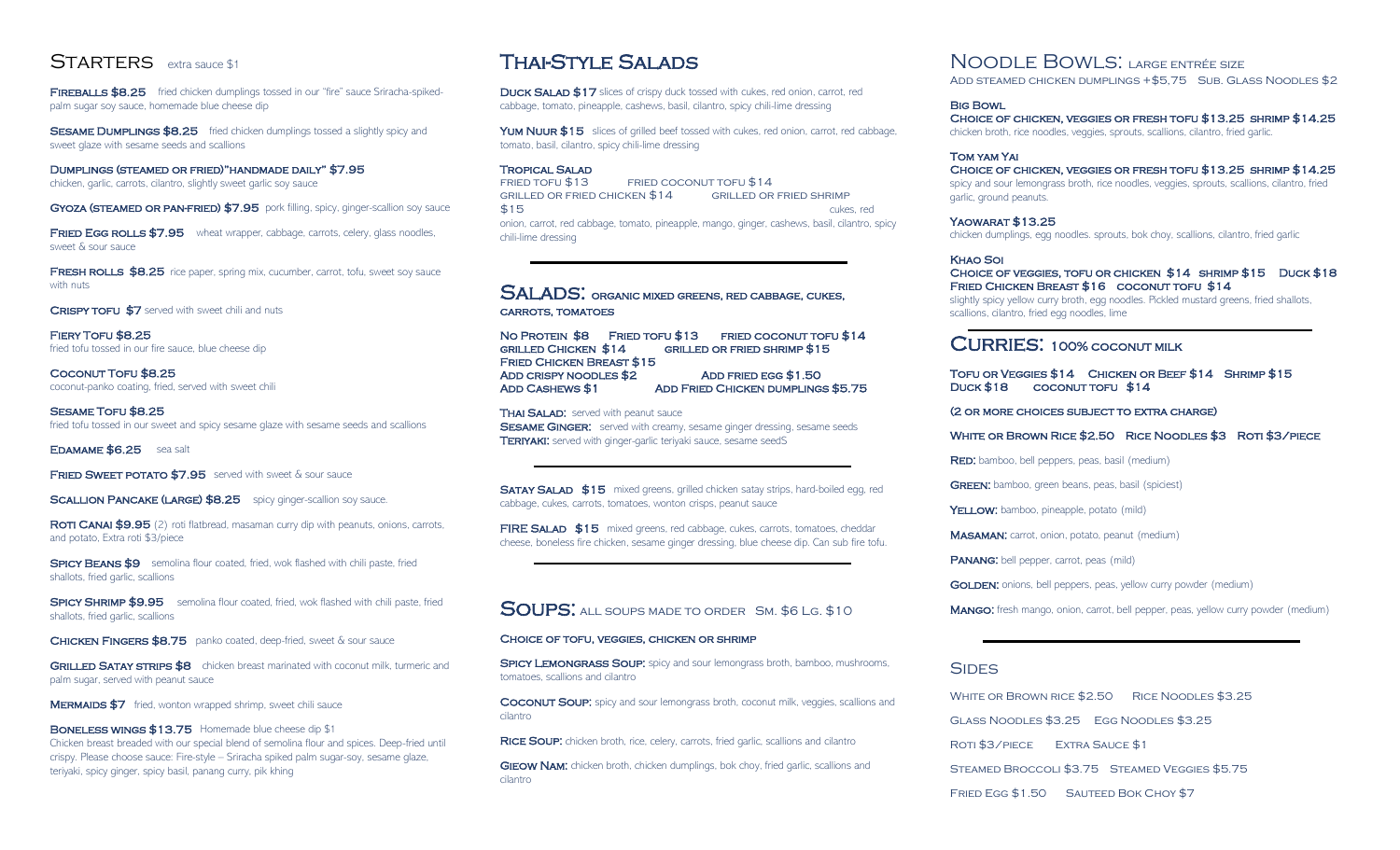# Noodle Dishes & Fried Rice

TOFU OR VEGGIES \$14 CHICKEN OR BEEF \$14 SHRIMP \$15 DUCK \$18 Fried panko chicken breast or shrimp \$16 FRIED COCONUT TOFU \$14

#### (2 or more choices subject to extra charge)

#### WHITE OR BROWN RICE \$2.50 RICE NOODLES \$3.25 ROTI \$3/PIECE Add fried egg \$1.50 Add fried chicken dumplings \$5.75

PAD THAI: rice noodles, egg, sprouts, scallions, peanuts, palm sugar-soy sauce (lime upon request) Sub glass noodles \$2

DRUNKEN NOODLE: bamboo, carrot, bell pepper, broccoli, basil, chili-basil garlic sauce (spicy) Sub glass noodles \$2

PAD SEE EW: rice noodles, egg, broccoli, carrot, sprouts, dark soy sauce. Sub glass noodles \$2

PAD WOON SEN: glass noodles, egg, onion, mushroom, broccoli, carrot, sprouts, light soy sauce

PAD KIMOW: rice noodles, egg, bok choy, onion, carrot, broccoli, sprouts, basil, very SPICY chili-basil-garlic sauce. Sub glass noodles \$2

PIK POW PAD THAI: rice noodles, egg, pineapple, broccoli, carrots, sprouts, peanuts, roasted chili "pik pow" paste, palm sugar soy sauce, Sub glass noodles \$2

**CRISPY PAD THAI:** fried egg noodles, egg, sprouts, scallions, peanuts, palm sugar-soy sauce (lime upon request)

**CURRY NOODLES:** very thin, rice noodles, egg, bell peppers, onion, carrot, sprouts, yellow curry powder sauce

j

THAI-STYLE FRIED RICE: rice, egg, onion, carrot, peas, pineapple, tomato, scallions, light soy sauce

BASIL FRIED RICE: rice, egg, onion, bell peppers, broccoli, carrot, basil, SPICY chili-basil garlic soy sauce

PINEAPPLE FRIED RICE: rice, egg, onion, bell peppers, peas, carrot, mushroom tomatoes, scallions, yellow curry powder-soy sauce

RAILROAD FRIED RICE: rice, egg, onion, bell peppers, bamboo, green beans, SPICY, red curry sauce

Please let us know of any dietary restrictions, allergies, intolerance, or general dislike. We will try our best to accommodate your requests. Dishes that are meant to be spicy, will still have some heat if requested mild. Spice level 1-5 stars. Spice request over 5 stars, will be charged 10 cents per star.

## STIR-FRIES

Tofu or Veggies \$14 Chicken or Beef \$14 SHRIMP  $$15$  DUCK  $$18$ Fried panko chicken breast or shrimp \$16 FRIED COCONUT TOFU \$14 (2 or more choices subject to extra charge)

#### WHITE OR BROWN RICE \$2.50 RICE NOODLES \$3 ROTI \$3/PIECE

BROCCOLI: broccoli, carrots, mushrooms, light garlic, salted soy bean sauce

CASHEW NUT: broccoli, carrots, onions, bell peppers, pineapples, scallions, cashews, slightly sweet garlic soy sauce

HOT BASIL LEAVES: broccoli, carrots, onions, bell peppers, basil, SPICY chili garlic sauce

PIK POW: broccoli, carrots, onions, bell peppers, pineapples, scallions, peanuts, slightly spicy and sweet roasted chili sauce

VEGGIE RAINBOW: assorted veggies, sprouts, scallions, light garlic soy sauce

GINGER: onions, bell peppers, carrots, mushrooms, fresh ginger-salted soy bean sauce

GARLIC: broccoli, carrots, mushrooms, super garlicky soy sauce

MANGO CASHEW NUT: broccoli, carrots, onions, bell peppers, fresh mango, scallions, cashews, slightly sweet garlic soy sauce

BOK CHOY: bok choy, mushrooms, carrots, light garlic soy sauce

SPICY SWEET & SOUR: broccoli, carrots, onions, bell peppers, pineapples, mango scallions, tomatoes, slightly spicy, sweet & sour sauce

PIK KHING: green beans, bell peppers, carrots, slightly spicy red curry sauce

Krapow: \$15.95 minced chicken, broccoli, onions, carrots, bell peppers, SPICY chilibasil-garlic sauce, served over rice, topped with fried egg

GAI TOD: \$12.95 fried panko chicken breast served over rice, steamed broccoli. Available sauce: sweet chili, sweet & sour, peanut, spicy dark soy

GRILLED CHICKEN TERIYAKI: \$12.95 grilled chicken breast, served over rice, sauteed onions and peppers, sesame seeds, homemade ginger0garlic teriyaki sauce

PAD MAMMUANG: \$16 (SUB. FRIED SHRIMP \$18) fried pieces of chicken breast served with broccoli, carrots, onions, bell peppers, pineapples, scallions, cashews, slightly spicy, sweet & sour sauce. Served with rice.



# (207) 859-8900

# 400 Kennedy Memorial Drive

Waterville, ME

Facebook: Pad Thai in Waterville, ME

Instagram: padthaiinwaterville

Check out:

Roti Taco Tuesday

Sushi Pop-Up Wednesday & Thursday

Vegetarian & Vegan Friendly

Innovative & Classic Thai Dishes

#### Lunch Combos \$15 Served with Thai Iced Tea or Water

- 1.) Choose your noodle: pad thai, drunken, see ew
- 2.) Choose 3 starters: : fried dumplings, chicken fingers, egg rolls, mermaids, grilled satay